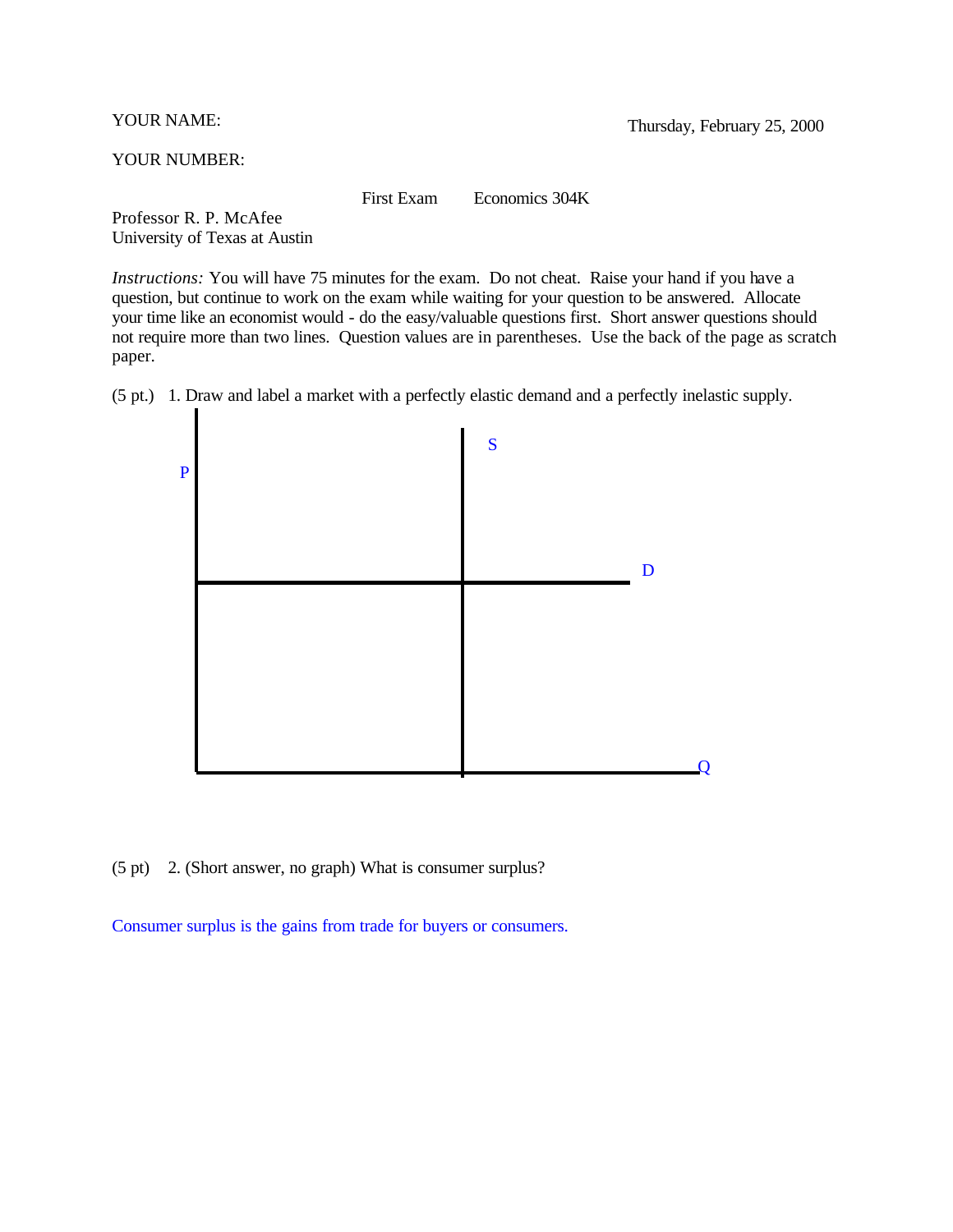(5 pt) 3. (Short answer) What is an inferior good, as economists use the term? Provide an example.

The demand for inferior goods rises as income falls, and falls as income rises. Common examples include sonic-burger, turnips, and Yugo automobiles.

(5 pt) 4. (Short answer) Provide two examples of by-products of the production of goods. What does the increase in price of a by-product do to the other good's supply? Why?

Beef and hides, gold and silver, silver and copper, lumber and wood chips, oil & natural gas

An increase in the price of the byproduct increases the other good's supply because producing the pair of goods becomes more profitable.

(5 pt) 5. Suppose the elasticity of demand is 2, and the price rises by 10%. By what percentage does revenue change?

The price rises to 110% of its former level and the quantity falls by 20%, to 80% of its former level. The revenue changes to  $1.1p \times 0.8q = .88pq$ , or 88% of its former level, a 12% drop.

Alternate answer, also correct:  $\% \Delta TR = (1 - \eta) \% \Delta P = -10\%$ . (The difference is the base for percent changes).

(5 pt) 6. If *a* and *b* are substitutes in production and the price of *a* falls, the supply of *b* will

- a. increase, and thus the price of *b* will increase.
- b. increase, and thus the price of *b* will decrease.
- c. decrease, and thus the price of *b* will decrease.
- d. decrease, and thus the price of *b* will increase.

The good *a* becomes less profitable, causing suppliers to substitute to *b*, increasing the supply of *b* and therefore lowering its price.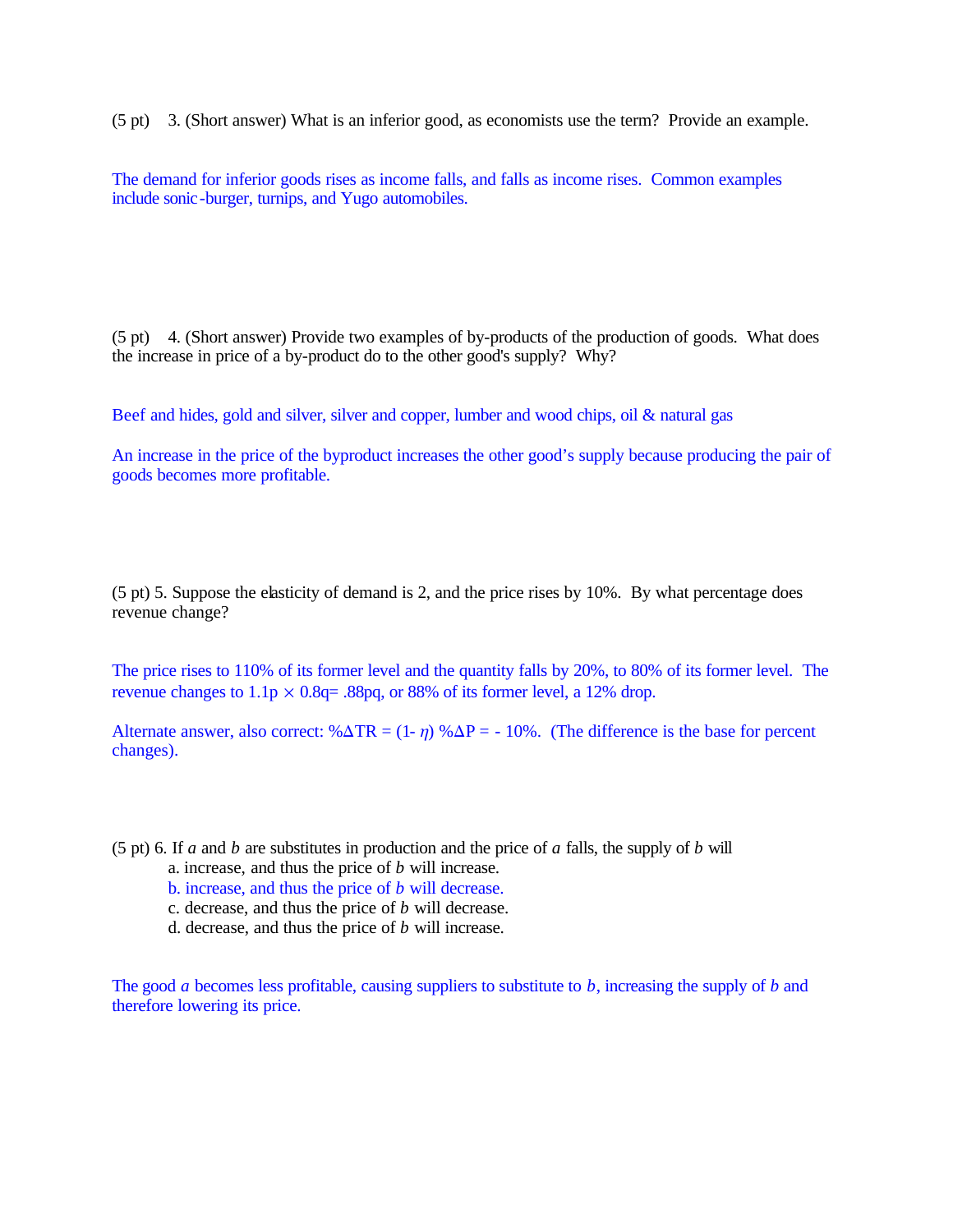(10 pt) 7. Bowties and neckties are substitutes in demand.

(i) (Short Answer) If the supply for bowties falls, but the supply for neckties is unchanged, what will happen to the prices of bowties and neckties?

The reduced supply of bowties causes the price to increase, creating some substitution by consumers, increasing the demand for neckties, which increases the price of neckties. Thus, both prices rise.



(ii) Illustrate your answer with supply and demand diagrams:

Bowtie Market Necktie Market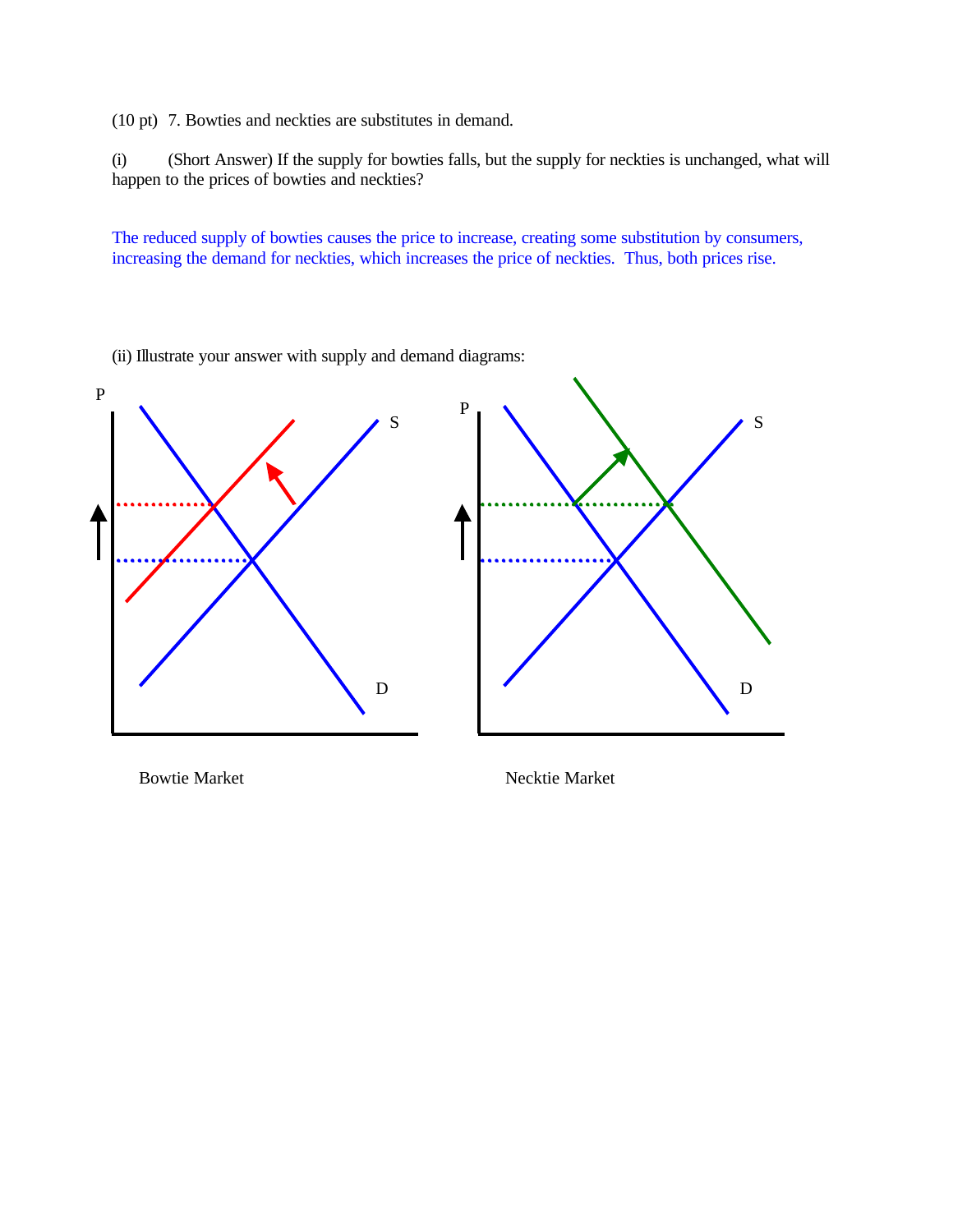(10 pt) 8. Suppose that the elasticity of demand for cigarettes is 0.5. The government adds a 10% tax, imposed on sellers, to the price.



(i) Using one diagram, illustrate the effect of the tax, and find the maximum percentage that the equilibrium *quantity* can fall.

(ii) Now assume, in addition, that the supply elasticity is  $2.5 = 5/2$ . By how much does the equilibrium quantity fall? No diagram is necessary.

The demand price rises by twice -% $\Delta Q$ . The supply price rises by % $\Delta Q/\epsilon$ =% $\Delta Q \times 2/5$ . Thus,  $10\% = -\% \Delta Q(2 + 2/5) = -\% \Delta Q(12/5)$ . Thus,  $\% \Delta Q = 24/10 = 2.4\%$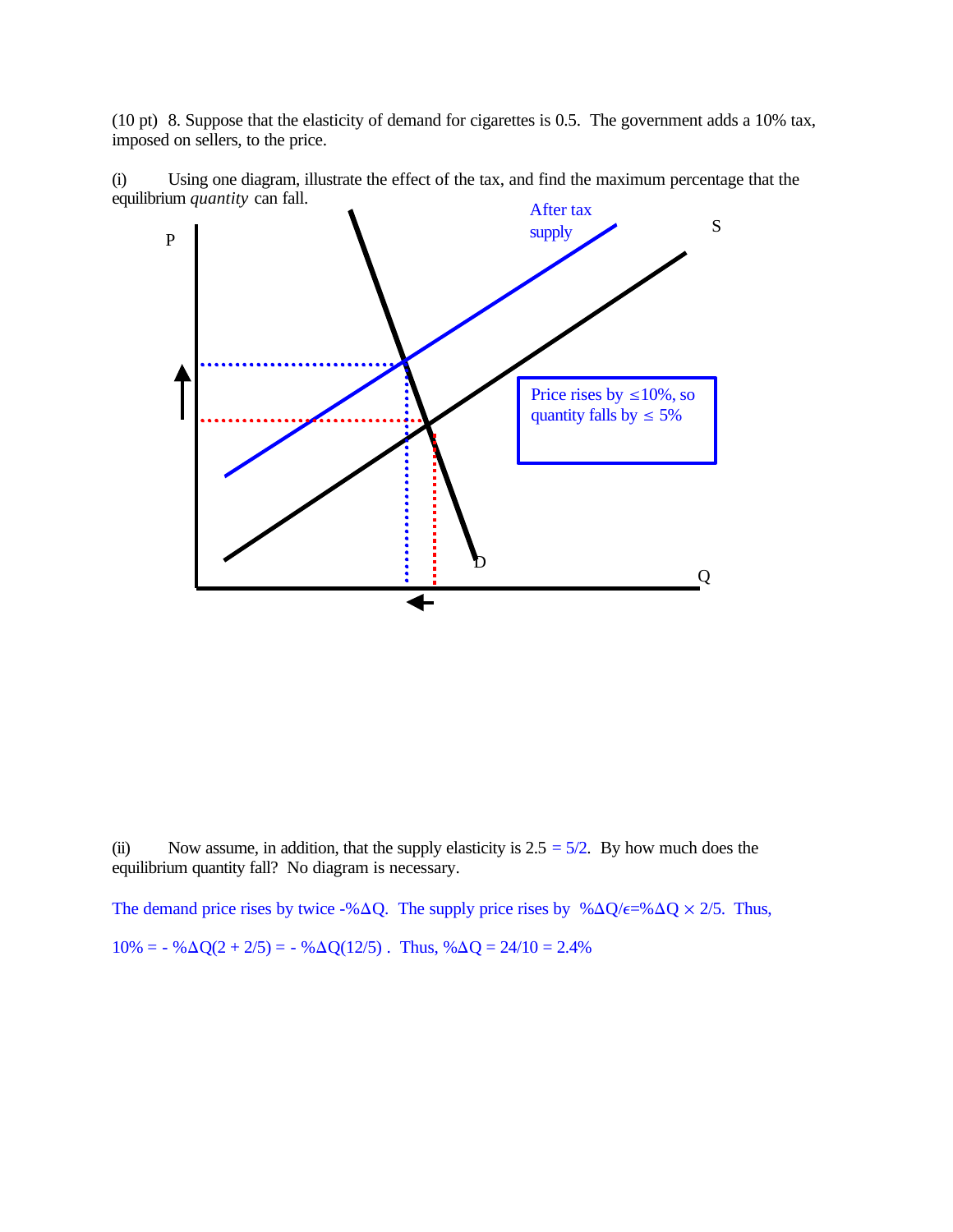(10 pt) 9. Consider the controlled substances experiment 4.

(i) In 4.3, police confiscated half the units. What were seller costs for each unit the sellers sold? (That is, at what price would sellers break even?)

\*25. For each unit sold, the seller had to produce two units at a cost of \*20, and also pay a \*5 fine.

(ii) In experiment 4.4, the police resold confiscated units. What does this resale do to the predicted price?

Nothing. Sellers still experienced the same cost at the equilibrium price.



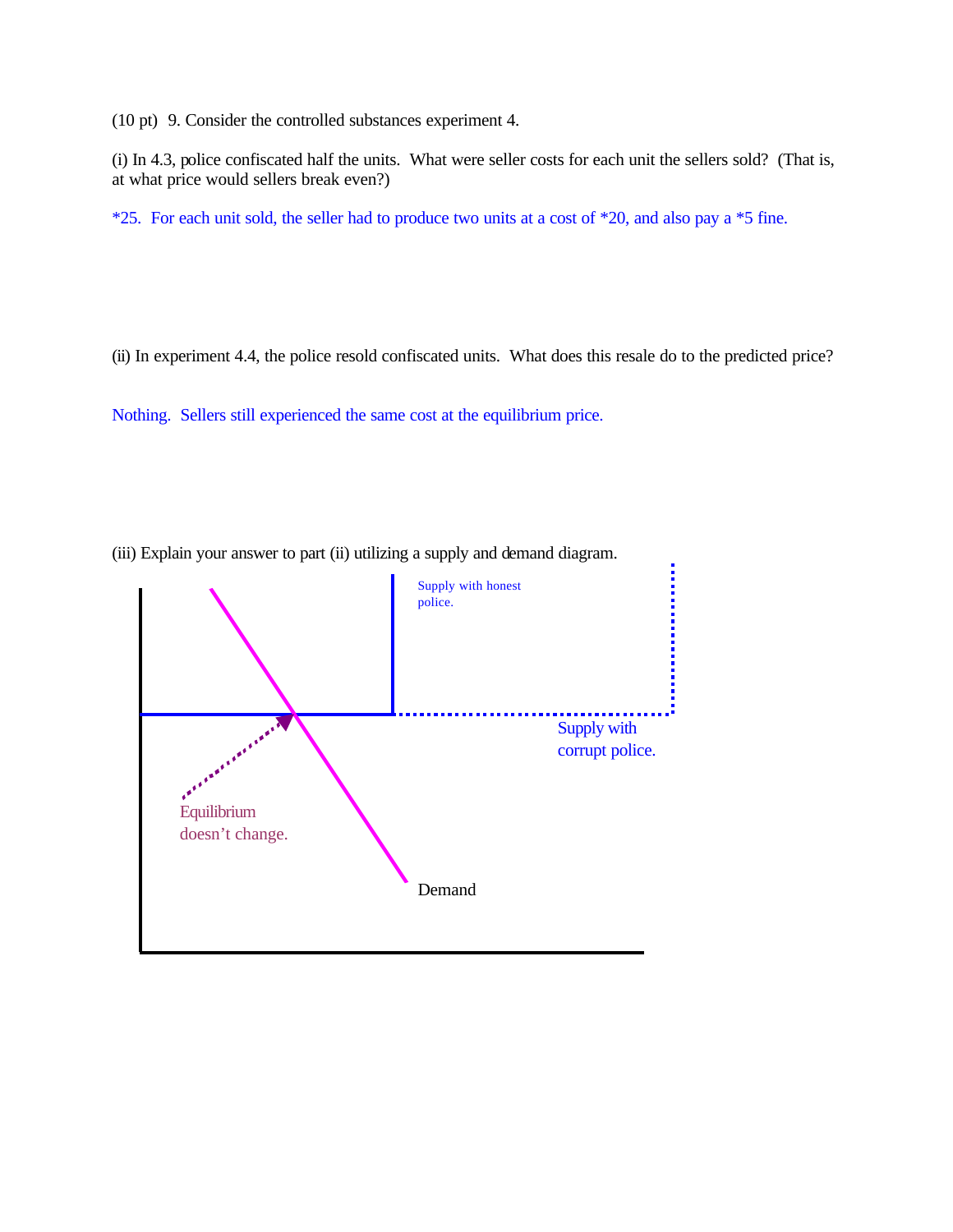(10 pt) 10. Consider the sales tax like that imposed in experiment 3.

(i) Using the supply and demand diagram below, show how the tax on suppliers reduces quantity, raises the price paid by consumers by an amount less than the tax, and lowers the price paid to suppliers. On the same diagram, illustrate the dead weight loss, and outline the area corresponding to the total tax revenue collected.



(ii) (Short answer) Did it matter, in Experiment 3, who paid the tax? Why or why not?

This answer varies with group; in most groups, the quantity rose slightly in the last experiment, when the buyer paid the tax. Your answer should reflect what happened in your group.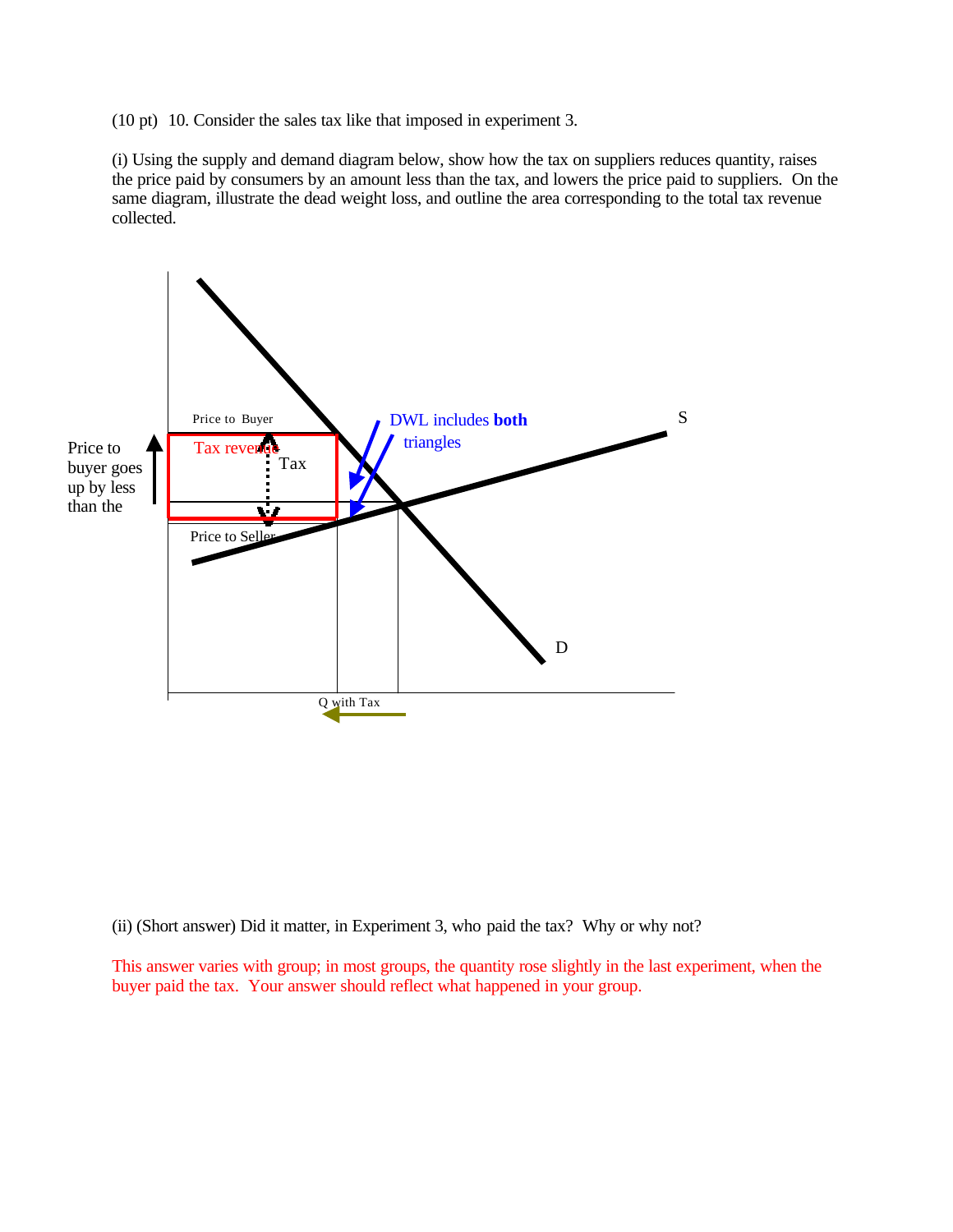(10 pt) 11. Consider experiment 2, where the fishers sometimes caught one or two fish.

(i) Explain how an increase in the number of fish caught can reduce the total earnings of fishers.

An increase in the quantity causes the price to fall; when demand is inelastic, the price falls by a larger percentage than the quantity and the total revenue, which is the earnings by fishers, falls.

(ii) Fishers paid  $\star 10$  to run their boats. If prices fall to  $\star 1$ , these fishers lose money. How many would you expect them to exit the industry? (Hint: What should happen to prices?)

There would be enough exiting to bring the price back up to a level in which the fishers make enough money to stay in the industry, and in particular cover their costs. This might require all the fishers to exit.

(20 pt) 12. Consider a competitive market with 9 consumers, each of whom will buy at most one unit of the good, and 8 sellers, each of whom will sell at most one unit of the good. The distribution of buyer values (or buyer reservation prices) is as follows:

| <b>Buyer Value</b> | Number of Buyers |
|--------------------|------------------|
|                    |                  |
|                    |                  |
|                    |                  |

The distribution of seller costs (or seller reservation prices) is as follows:

| <b>Seller Cost</b> | Number of Sellers |
|--------------------|-------------------|
|                    |                   |
|                    |                   |

12 (i). In this market, what price (P) and quantity (Q) would arise in a competitive equilibrium?

Equilibrium price is \$4, with 6 units sold.

12(ii) What are the equilibrium price and quantity if sellers are required to pay a tax of \$8 for each unit of the good sold?

The quantity falls to 3, and the price rises to \$10.